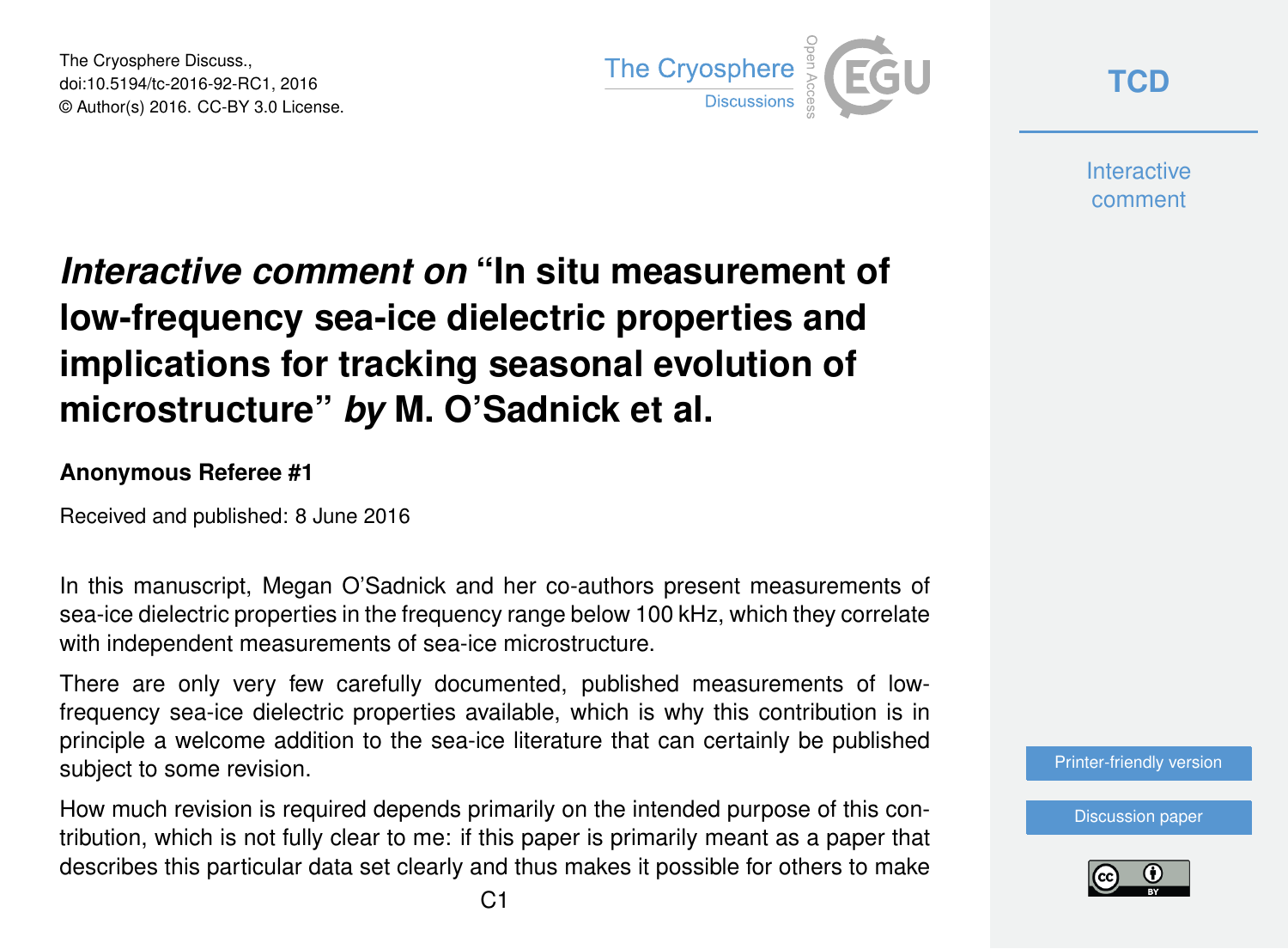use of this data, this is a nice contribution that can be published after removal of much of the correlation analysis of section 3

However, if the primary purpose of this contribution is an improved understanding of the relationship between the microstructure of sea ice and its dielectric properties, a major revision is needed that will require further analysis.

Since I do not want to judge the ideal purpose of this paper, I will leave this decision to the authors.

If they were to aim for a paper that provides new understanding, I believe that large parts of section 3 will have to be re-written, for which additional analysis is needed. This is because in my opinion, a focus on correlations is insufficient to provide new understanding on this particular topic. This is because much of the bulk behaviour is well understood (i.e. the impact of T on the dielectric properties of either liquid or solid), and the present analysis remains too superficial to test the robustness of this existing understanding.

For example, sticking to the dependence of epsilon on T, it is already known beforehand that this correlation will be based to a substantial degree on the correlation between the temperature and the brine volume. Hence, a mere correlation with T across all possible measurements of brine volume will be dominated by the changes in brine volume, rather than providing any insights in the role of T for epsilon.

While the authors partly address this issue through their cross-correlation matrix shown in Table 2, this table primarily reflects our existing understanding (high T correlates well with high brine fraction), but does not provide many new insights.

In addition, the extensive work of Buchanan has addressed many of the questions discussed here in more detail, and it remains unclear to me where this work truly goes beyond his existing work.

Hence, in summary, for section 3 it'd be very helpful to have a more concrete overview

**Interactive** comment

[Printer-friendly version](http://www.the-cryosphere-discuss.net/tc-2016-92/tc-2016-92-RC1-print.pdf)

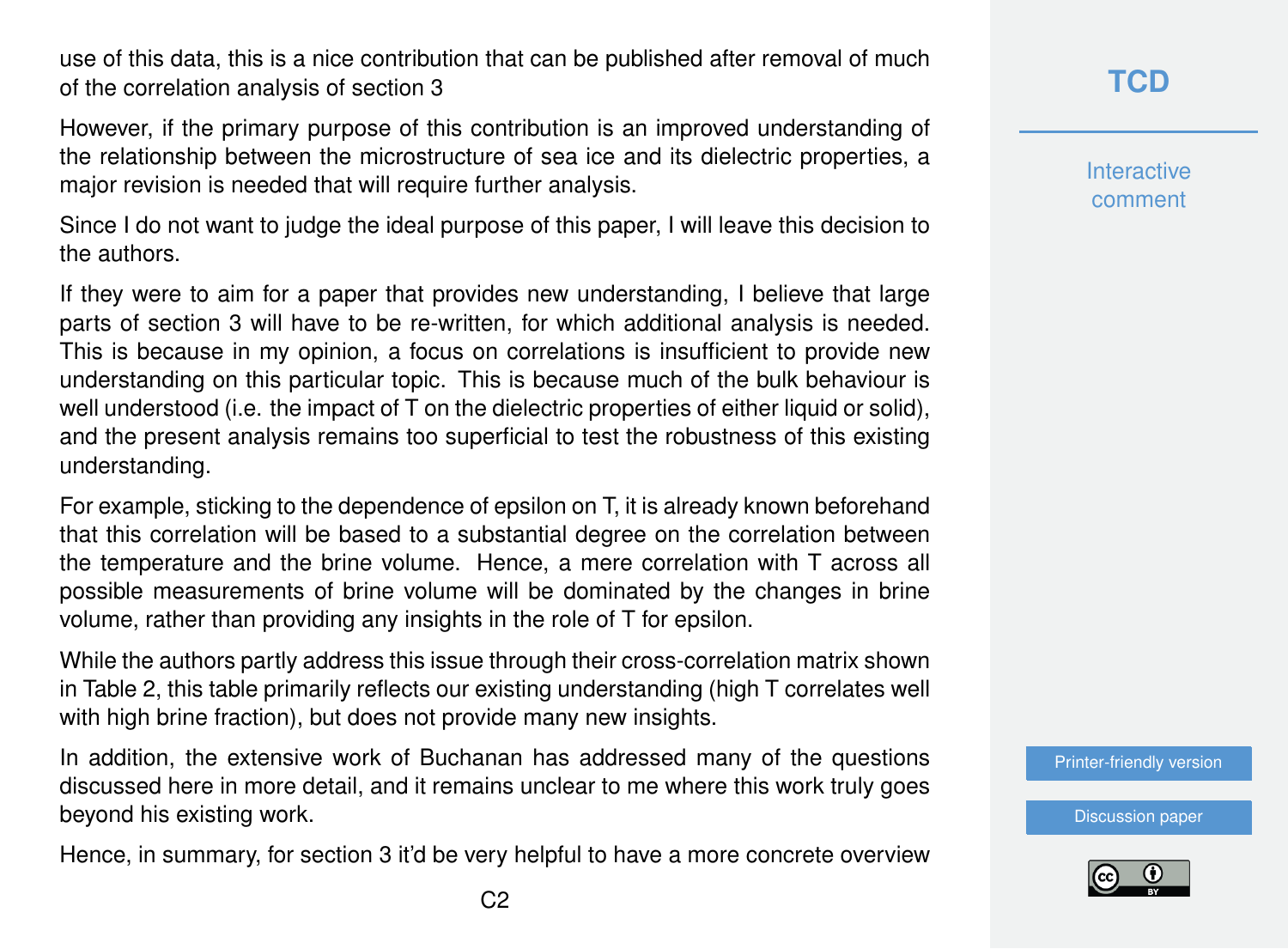of what we know beforehand, whether or not we can test this previous knowledge with the data presented here, and how such tests then provides possibly new insights. For example, sticking to the temperature example, if our current understanding suggests that epsilon' increases with T in pure ice and decreases with T in brine, then it'd be interesting to compare measurements at different T for both the data points with high brine fraction (where epsilon' then should decrease with T if our understanding is correct) and then for the data points with low brine fraction (where epsilon then should increase with T if our understanding is correct). Such more in-depth analysis would then allow us to test more robustly if our current understanding is correct or now.

More detailed comments:

- I really enjoyed reading the intro, background and methods, they were very clear, and extremely well written, I find.

p.4, l.33: How was the gas content of the ice estimated?

p.6, l.8: Only data from March onwards are shown, it seems. It might be good, however, to indeed show data from January to allow one to appreciate the temporal evolution before the first data set.

section 3.2: Error estimates are missing entirely from this section. I doubt, for example, that brine-volume fractions are accurate enough to allow a qualitative statement such as the one given in line 24 on page 6

p.6, l.26-35: (and other places): the reference of comparisons is sometimes not clear. For example, line 30 seems to refer to a spatial increase within the top metre within May (?), while the sentence just before describes a temporal change from March to May. The next sentence then compares the complete uppermost metre in May (?) 2014 to the ice below, rather than the change within the top-most metre. These different comparisons make it sometimes difficult to follow the description.

The same holds, for example, on page 7, l.7-8: First, a temporal comparison between

**Interactive** comment

[Printer-friendly version](http://www.the-cryosphere-discuss.net/tc-2016-92/tc-2016-92-RC1-print.pdf)